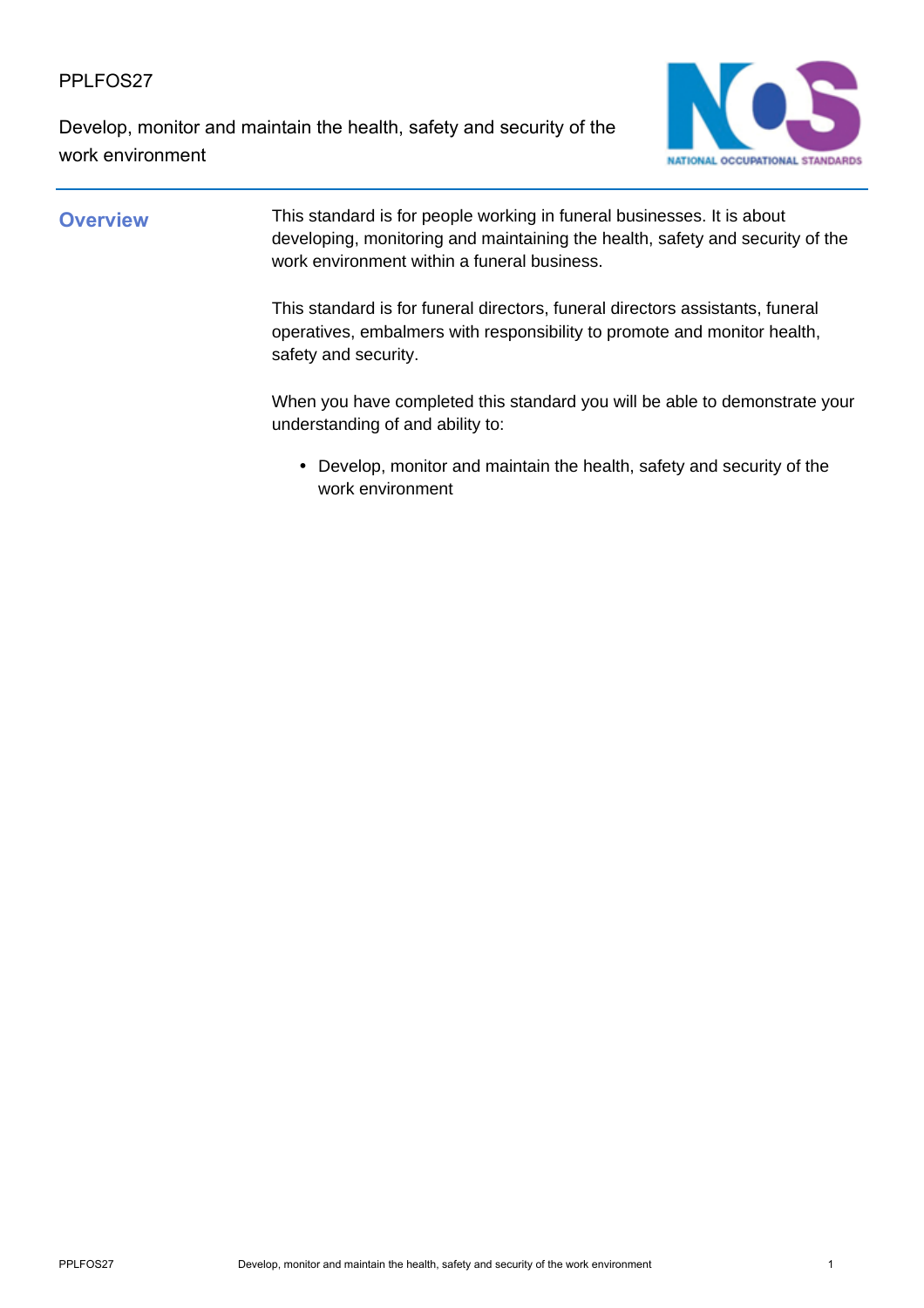Develop, monitor and maintain the health, safety and security of the work environment



# **Performance criteria**

*You must be able to:*

- 1. monitor and maintain the working environment, work practices, materials and equipment with sufficient frequency to identify risks to health and safety and security
- 2. follow relevant legal regulations for identifying risks
- 3. take timely and sufficient action to contain risks in accordance with relevant codes of practice, regulations and your funeral business' policies and procedures
- 4. handle, transport and store materials, equipment and substances in appropriate containers and in designated areas safely and securely
- 5. report risks to health, safety and security clearly and accurately
- 6. use personal protective equipment
- 7. use equipment required for protection from risks properly
- 8. check that warnings of potential risks are clear, unambiguous and issued to all of those at risk
- 9. comply with the relevant health and safety requirements at work
- 10. explain and promote health and safety requirements to colleagues accurately and clearly and make information about requirements available to them
- 11. identify risks to health and safety accurately and promote safe working practices
- 12. implement appropriate and approved procedures to deal with risks and incidents in accordance with relevant codes of practice, regulations and business policies and procedures
- 13. act to prevent injury and damage in accordance with relevant codes of practice, regulations and your funeral business' policies and procedures
- 14. report risks to the people responsible for managing them in accordance with relevant codes of practice, regulations and your funeral business' policies and procedures
- 15. use safety equipment provided
- 16. use approved escape routes to evacuate the workplace in accordance with guidelines and in ways that do not increase risk to self and others
- 17. immediately suspend activities when it is necessary to evacuate the workplace
- 18. report incidents clearly, accurately and completely in accordance with relevant codes of practice, regulations and your funeral business' policies and procedures
- 19. initiate appropriate action to deal with health emergencies in accordance with relevant codes of practice, regulations and your funeral business' policies and procedures
- 20. provide the individual with the health emergency with support and reassurance
- 21. provide others affected by the health emergency with support and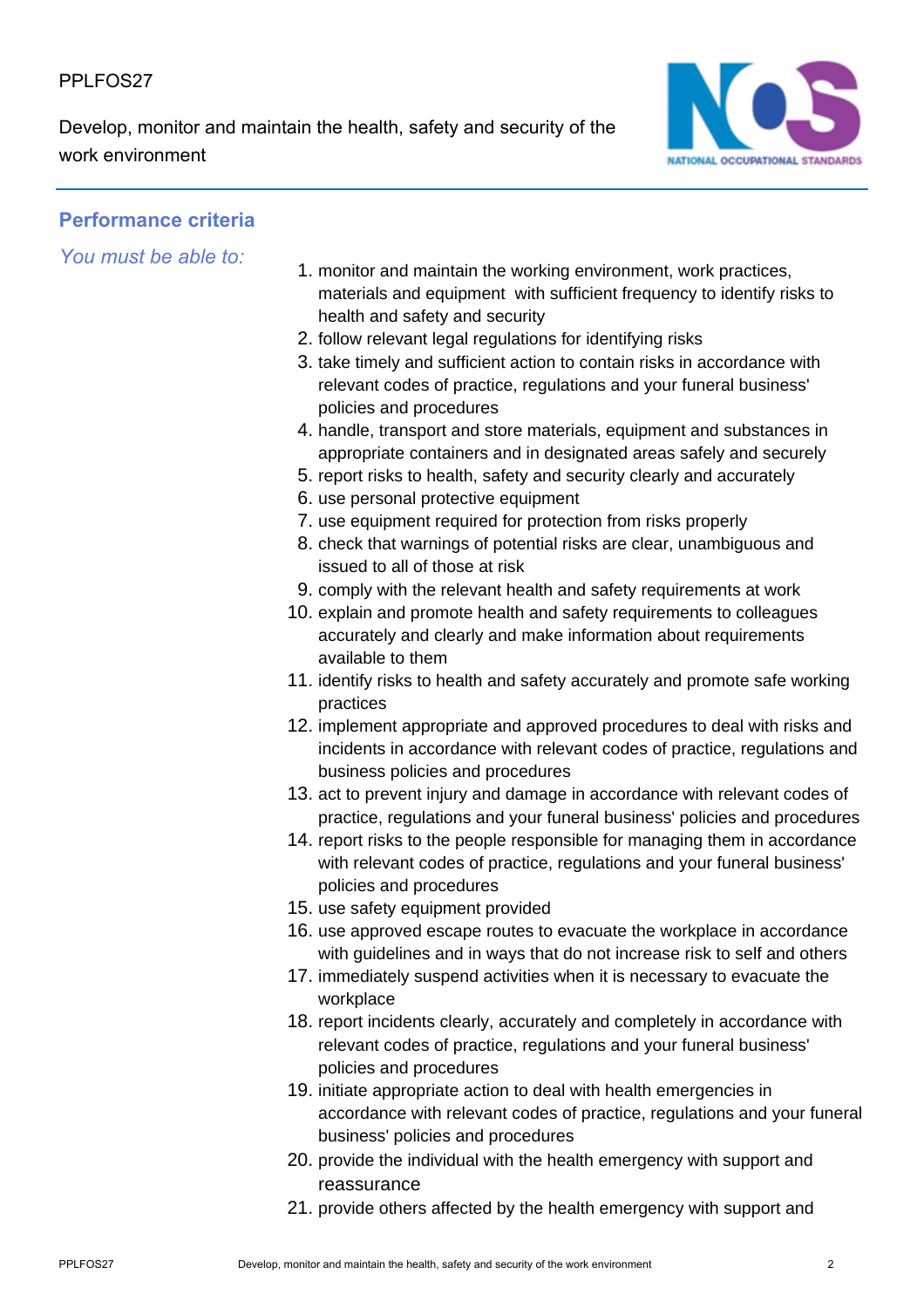Develop, monitor and maintain the health, safety and security of the work environment



reassurance

- 22. minimise potential risks by making the vicinity of the health emergency safe
- 23. record the health emergency accurately, legibly and completely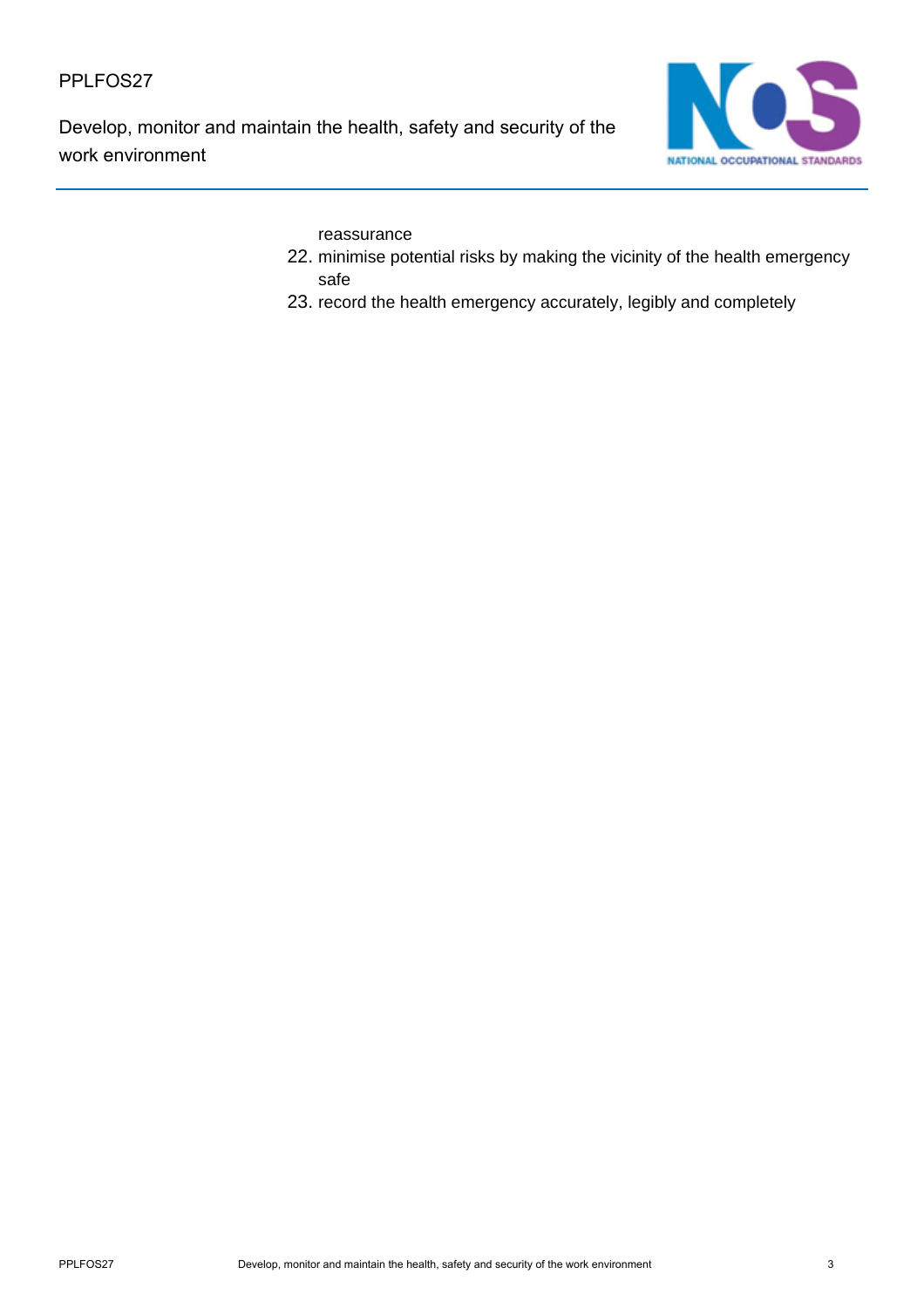Develop, monitor and maintain the health, safety and security of the work environment



# **Knowledge and understanding**

*You need to know and understand:*

- 1. how to recognise indicators of risk
- 2. how to check for risks
- 3. how to monitor the working environment, work practices, materials and equipment
- 4. how to care for, safely use and store instruments, equipment and materials
- 5. why monitoring is important
- 6. why action to deal with risks is important
- 7. what the local arrangements and requirements are for monitoring and controlling risks to health, safety and security
- 8. what the indicators of risk are
- 9. what your rights, duties and responsibilities are under relevant **legislation**
- 10. what person is responsible for handling accidents, emergencies and security breaches in your work environment
- 11. what safety equipment and personal protective equipment is available
- 12. what visual and audible warnings and notices are required
- 13. what procedures for health and safety and dealing with emergencies there are in the work environment, and the reporting arrangements and requirements for these
- 14. what safety checks are needed
- 15. what methods to use for the prevention of cross-infection and the destruction of pathogens
- 16. what the chains of infection regarding pathogens are
- 17. what the different types of waste and spillage are and different disposal methods for them
- 18. how to recognise risks to health and safety and promote safe working practices with your employees
- 19. how to use extinguishers and other equipment in different situations
- 20. how to initiate the alarm systems
- 21. how to access escape routes
- 22. how to access resuscitation and other life saving techniques
- 23. why adherence to emergency procedures is important
- 24. what your funeral business' arrangements for dealing with emergencies are, including individual roles and responsibilities to health, and customer liability legislation
- 25. how to support and reassure individuals affected by a health emergency and why this is important
- 26. what person to seek assistance from and methods of contacting appropriate persons in an emergency
- 27. what the effects of shock are on individuals affected by a health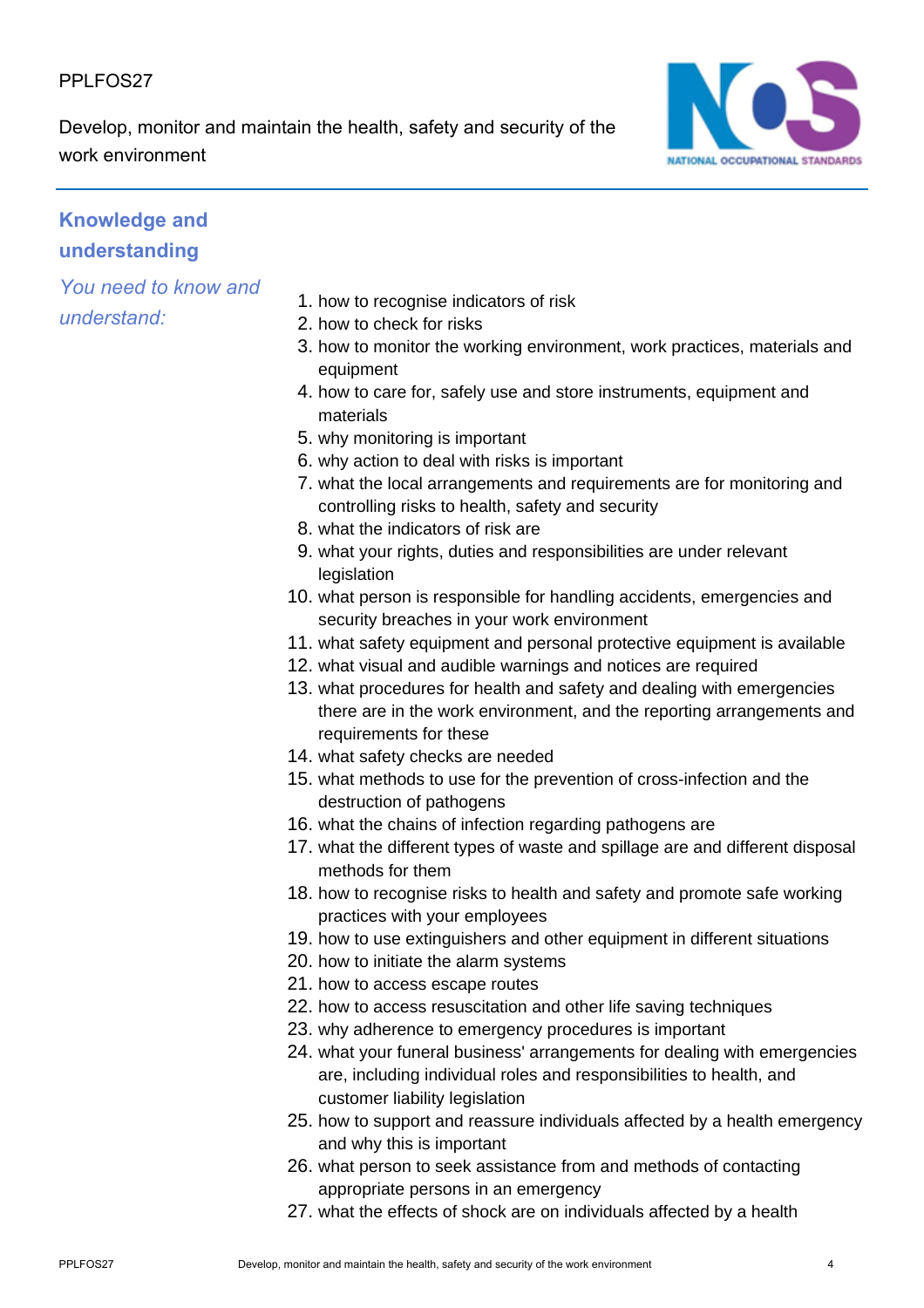Develop, monitor and maintain the health, safety and security of the work environment



emergency, and procedures for dealing with shock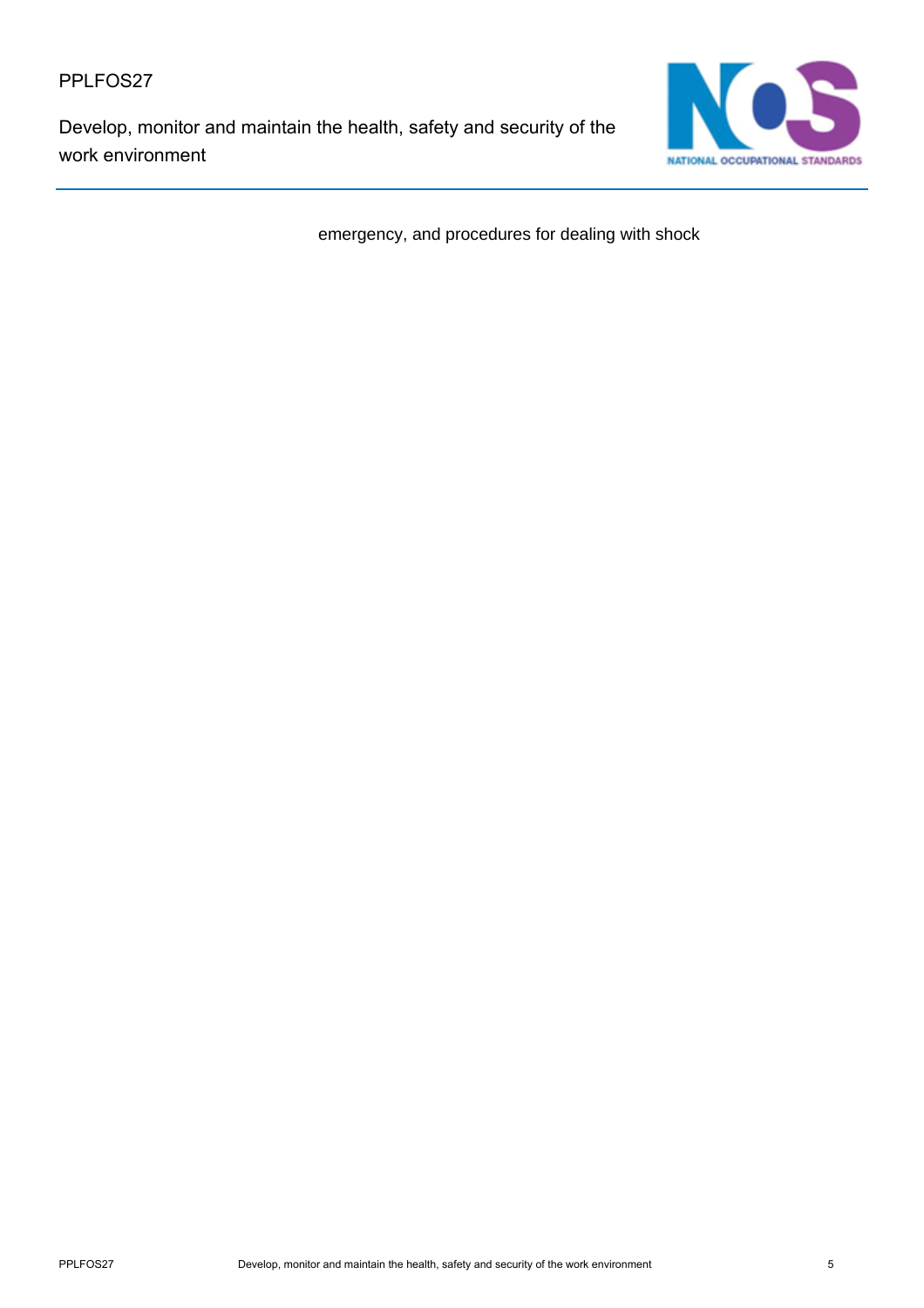Develop, monitor and maintain the health, safety and security of the work environment



**Scope/range** When monitoring and maintaining a healthy, safe and secure working environment, you must show that you can achieve the outcome with the following:

- 1. Risks to:
- 1.1. people
- 1.2. property
- 2. Risks arising from:
- 2.1. the behaviour of self and others
- 2.2. fixed and moveable equipment
- 2.3. goods, substances and materials
- 2.4. the condition of the deceased
- 3. Action taken to:
- 3.1. eliminate the risk
- 3.2. prevent injury, damage and cross-infection
- 3.3. protect people and property

When developing health and safety in the work environment, you must show that you can achieve the outcome with the following:

- 1. Information:
- 1.1. signs and notices
- 1.2. leaflets
- 1.3. instructions and procedures
- 2. Risks to health and safety:
- 2.1. emergencies
- 2.2. accidents
- 3. Action to prevent injury and damage:
- 3.1. prevention
- 3.2. protection
- 3.3. use of emergency services
- 4. Equipment:
- 4.1. to eliminate the risk
- 4.2. to protect people from the risk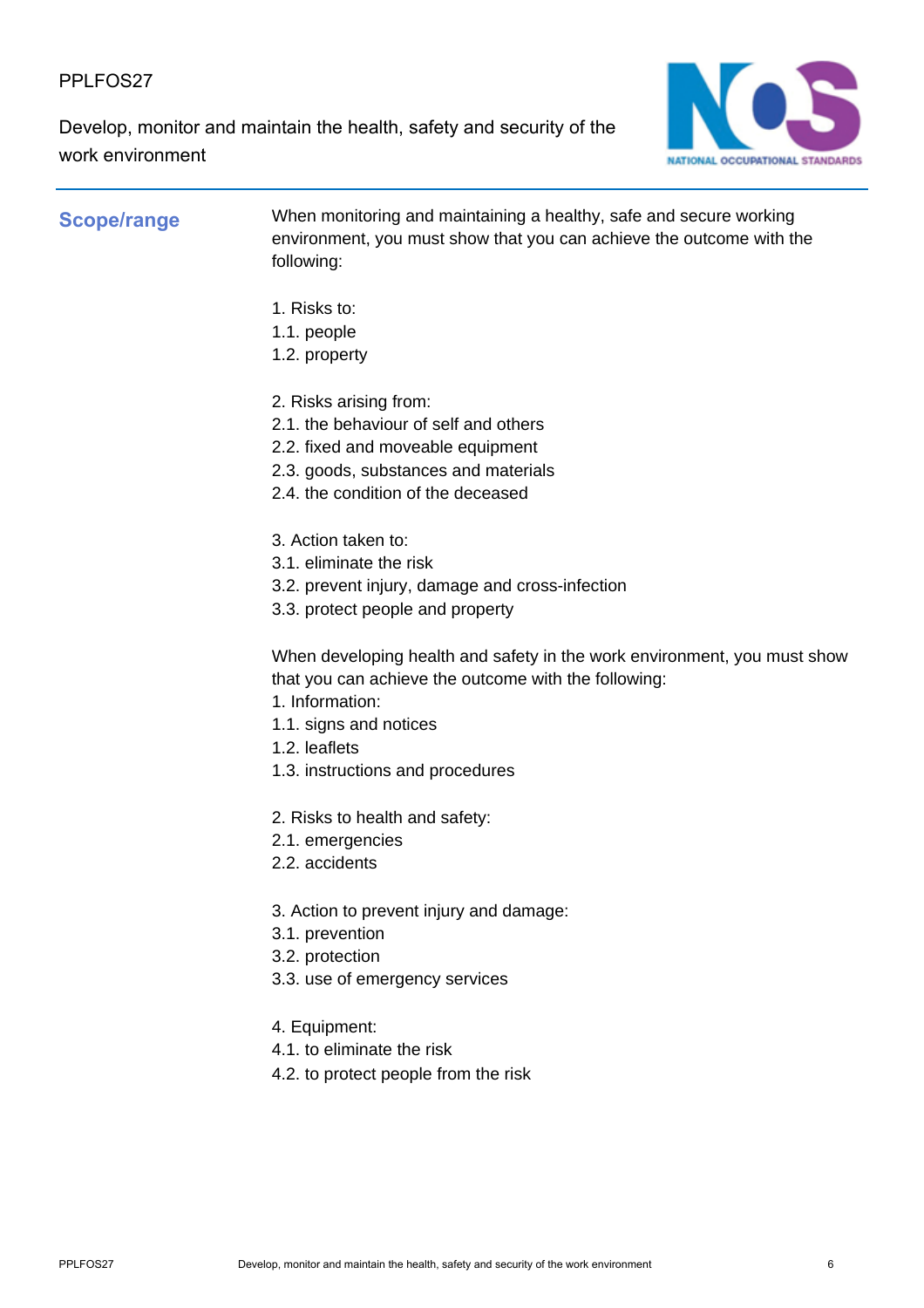Develop, monitor and maintain the health, safety and security of the work environment



Links to other NOS The standards in the funeral operations suite should be complemented by pan-sector standards such as working relationships, business, administration and resource management, as well as any other specific requirements of the employer.